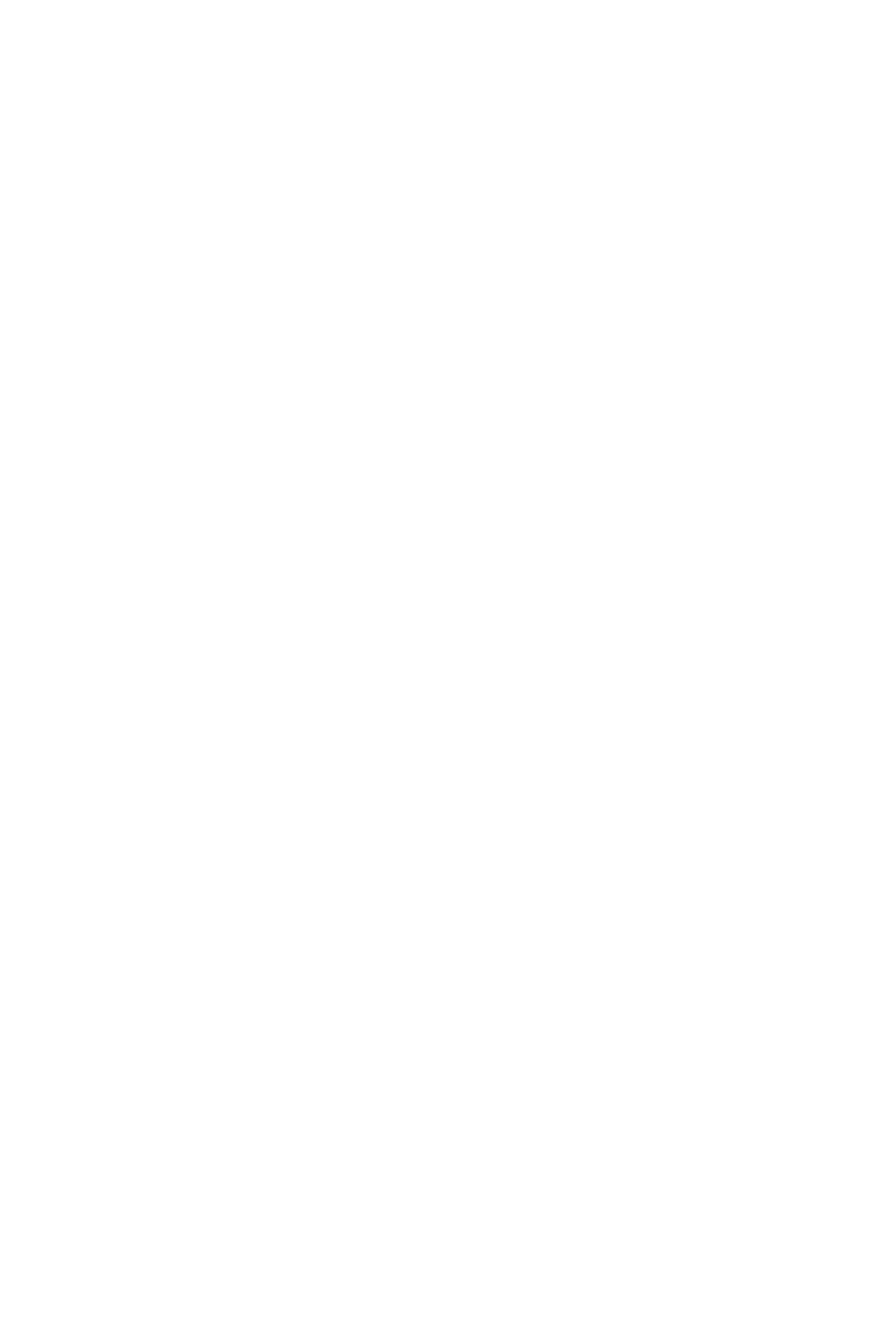## **CITATIONS**

### **Awards Presented at the Opening Ceremony 3 July 2008**

|                                                                                   | з |
|-----------------------------------------------------------------------------------|---|
| The Otto von Gruber Award Frament Award The Otto von Gruber Award                 | 4 |
| The U.V. Helava Award <b>Election Controller Street Bank</b> Elsevier b.v., ERDAS | 5 |
|                                                                                   | 6 |
|                                                                                   |   |

#### **Awards Presented at the Gala Dinner 10 July 2008**

|                                                | 9  |
|------------------------------------------------|----|
|                                                | 10 |
|                                                | 11 |
| The Willem Schermerhorn Award  The Netherlands | 12 |
| The Samuel Gamble Award municipality Canada    | 13 |

#### **Awards Presented at the Closing Ceremony 11 July 2008**

|                                                                           | 15 |
|---------------------------------------------------------------------------|----|
| Best Poster Papers <sup>1</sup> manufacture manufacture Congress Director |    |
|                                                                           |    |

#### **Awards Presented at Plenary Sessions**

| Best Papers by Young Authors |                                                                            |  |
|------------------------------|----------------------------------------------------------------------------|--|
|                              | Dr. Sherman Wu                                                             |  |
|                              | European Science Foundation                                                |  |
|                              | Best Papers at Youth Forum <sup>3</sup> <b>Example 20</b> Leica Geosystems |  |

<sup>&</sup>lt;sup>1</sup> Awards for the best posters will be decided at the Congress.

<sup>&</sup>lt;sup>2</sup> The CATCON competition will be held at the Congress.

 $3$  The 2 best papers and 3 best posters from the Youth Forum will be presented at the Closing Ceremony of the Youth Forum on 5 July.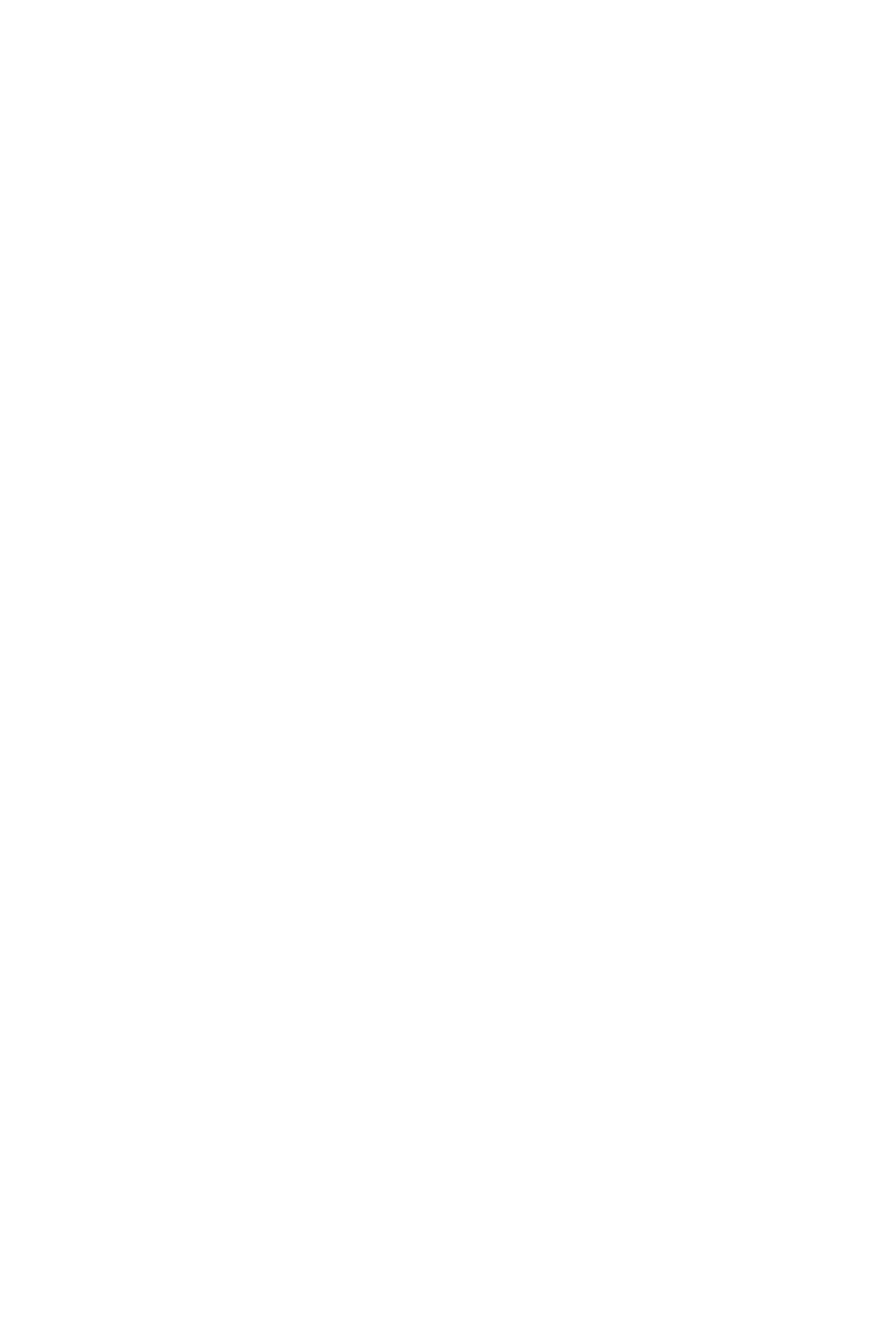## **The Brock Gold Medal Award**

**The Brock Gold Medal Award** is donated by the American Society for Photogrammetry and Remote Sensing, and is awarded for an outstanding landmark contribution in the evolution of the photogrammetry, remote sensing and spatial information sciences, which is a proven contribution to these sciences and technologies of whatever form, whether a major completed project or program, some fundamentally new equipment, system or fundamentally new technique, or other new departure. The winner is Armin Grün (Switzerland).

**Professor Armin Grün** has been Professor and Head of the Chair of Photogrammetry and Remote Sensing at the Institute of Geodesy and Photogrammetry, Federal Institute of Technology (ETH) in Zurich, Switzerland since 1984. He played a major role in the development of bundle adjustment based on a sophisticated self-calibration method in the 1970s. In the early 1980s, he developed a method for adaptive multiple image matching, which is implemented today in a number of commercial and research oriented photogrammetric data processing systems around the world. Since 1984, his group developed the Digital Image Photogrammetric Station (DIPS), which successfully integrated bundle adjustment, image matching methods, automatic point tracking and surface generation. His research in the 1990s, resulted in a software product for automated 3D city model generation, manipulation and visualisation called CC-Modeller.

Armin Grün has applied his expertise to documenting historical sites and thus making Photogrammetry better known and more popular. The most significant success certainly was the documentation and virtual reconstruction of the Great Buddha of Bamiyan in Afghanistan. This work has created world-wide media interest and coverage in the press and on television. Other examples include his work on the Nasca monuments in Peru and on the visualisation of Mt. Everest.

Armin Grün has served on a number of national and international scientific organisations. Within ISPRS he was president of Commission V during 1988-1992, 2nd Vice President during 1992-1996, Chair of the Financial Committee during 1996-2000, and has been Chair of the International Scientific Advisory Committee since 2000.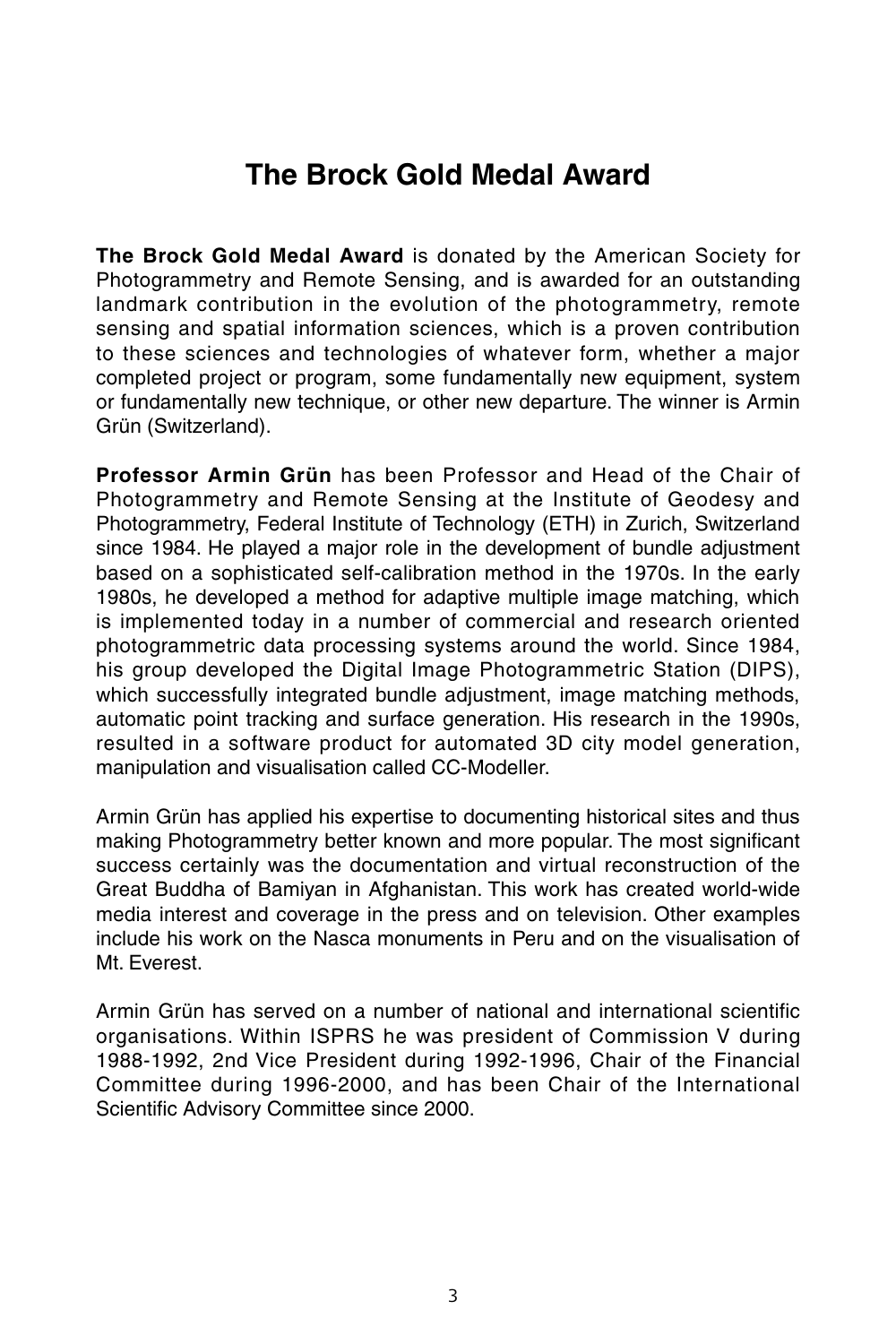## **The Otto von Gruber Award**

**The Otto von Gruber Award,** which is donated by International Institute for Geo-Information Science and Earth Observation (ITC), consists of a medal and a monetary grant, and is presented to the author, under 40 years of age, of a paper of outstanding merit in the photogrammetry, remote sensing and spatial information sciences over the 4 years prior to the Congress. The winner of the award is Matthias Butenuth (Germany).

**Dr Matthias Butenuth** is a very capable young scientist who obtained his PhD degree from Leibniz Universität Hannover, Germany, and is currently working at the Technical University Munich. He has developed a new method of active contour models for image segmentation called network snakes, which was firstly presented at the ISPRS Symposium of Commission III, Photogrammetric Computer Vision 2006 and published in the peer-reviewed journal "Photogrammetrie Fernerkundung Geoinformation", 2007. His research defines a new mathematical model, which incorporates topology to the concept of parametric active contours to enable the optimisation of networks or the boundaries of adjacent objects. Moreover, the introduced topology is exploited during the energy minimization process to enable superior results compared to traditional active contours.

In addition, the transferability of his new method of network snakes is an important contribution to innovative applications. The potential and applicability of the method is emphasized by two publications on different examples from the geosciences and the bio-medical sectors. Firstly, the delineation of field boundaries from remotely sensed imagery applying network snakes is presented jointly with colleagues in a comprehensive framework of data integration, published in the "ISPRS Journal of Photogrammetry & Remote Sensing", 2007. The second example delineates biological cells from microscopic cell imagery using network snakes presented jointly with a colleague in a peer-reviewed paper published in the "Bildverarbeitung für die Medizin 2007".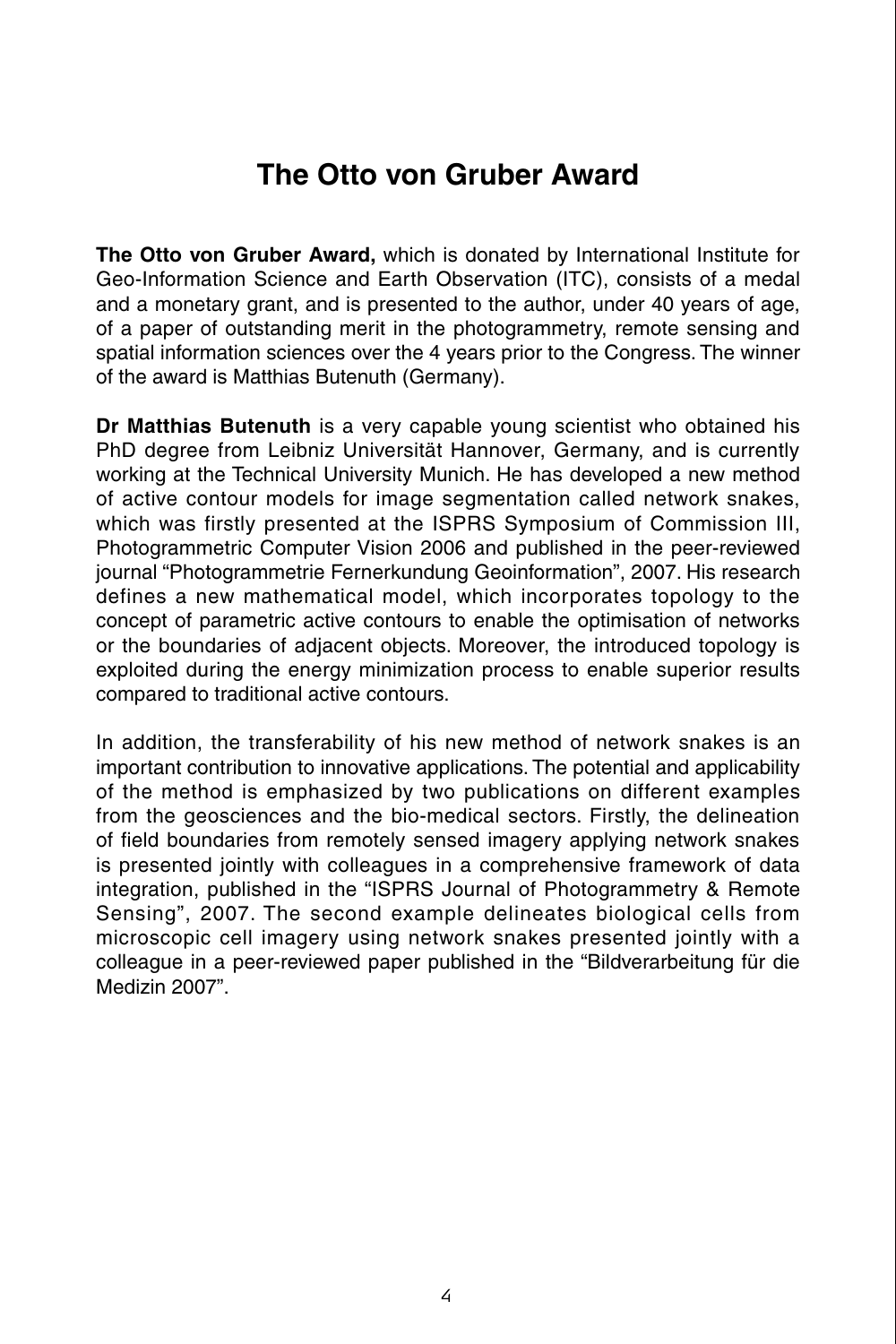## **The U.V. Helava Award**

**The U.V. Helava Award,** sponsored by Elsevier B.V. and Leica ERDAS, was established to encourage and stimulate submission of high quality scientific papers by individual authors or groups to the ISPRS Journal of Photogrammetry and Remote Sensing, to promote and advertise the Journal, and to honour the outstanding contributions of Dr. Uuno V. Helava to research and development in Photogrammetry and Remote Sensing. The award consists of a monetary grant of SFr. 10,000, a certificate and a silver plaque, partly funded by the Institute of Photogrammetry and Remote Sensing, Helsinki University of Technology (the University where Helava studied). The plaque was designed by the 1980-1988 ISPRS Technical Commission III President, Einari Kilpelä, previously Professor at the Helsinki University of Technology.

A five-member jury, comprising experts of high scientific standing, whose expertise covers the main topics included in the scope of the Journal, evaluated 121 papers for the period 2004-2007. For each year of the four-year evaluation period, the Best Paper was selected and has been announced in the ISPRS Journal, ISPRS Highlights, the ISPRS page in GIM, and on the websites of ISPRS and Elsevier. The paper receiving the U.V. Helava Award was selected from these four papers. It was published in Vol. 62 (2007), **by Martin Raubal, Stephan Winter, Sven Tessmann, and Christian Gaisbauer**  entitled "Time geography for ad-hoc shared-ride trip planning in mobile geosensor networks".

The jury stated that the paper provides an excellent discussion of a simulation model for shared-ride trip planning. It is very interesting to read and provides a good overview on the usage of agents for trip planning. The theory development is solid. The authors demonstrated their proposed system with a real street network, confirming their theoretical results.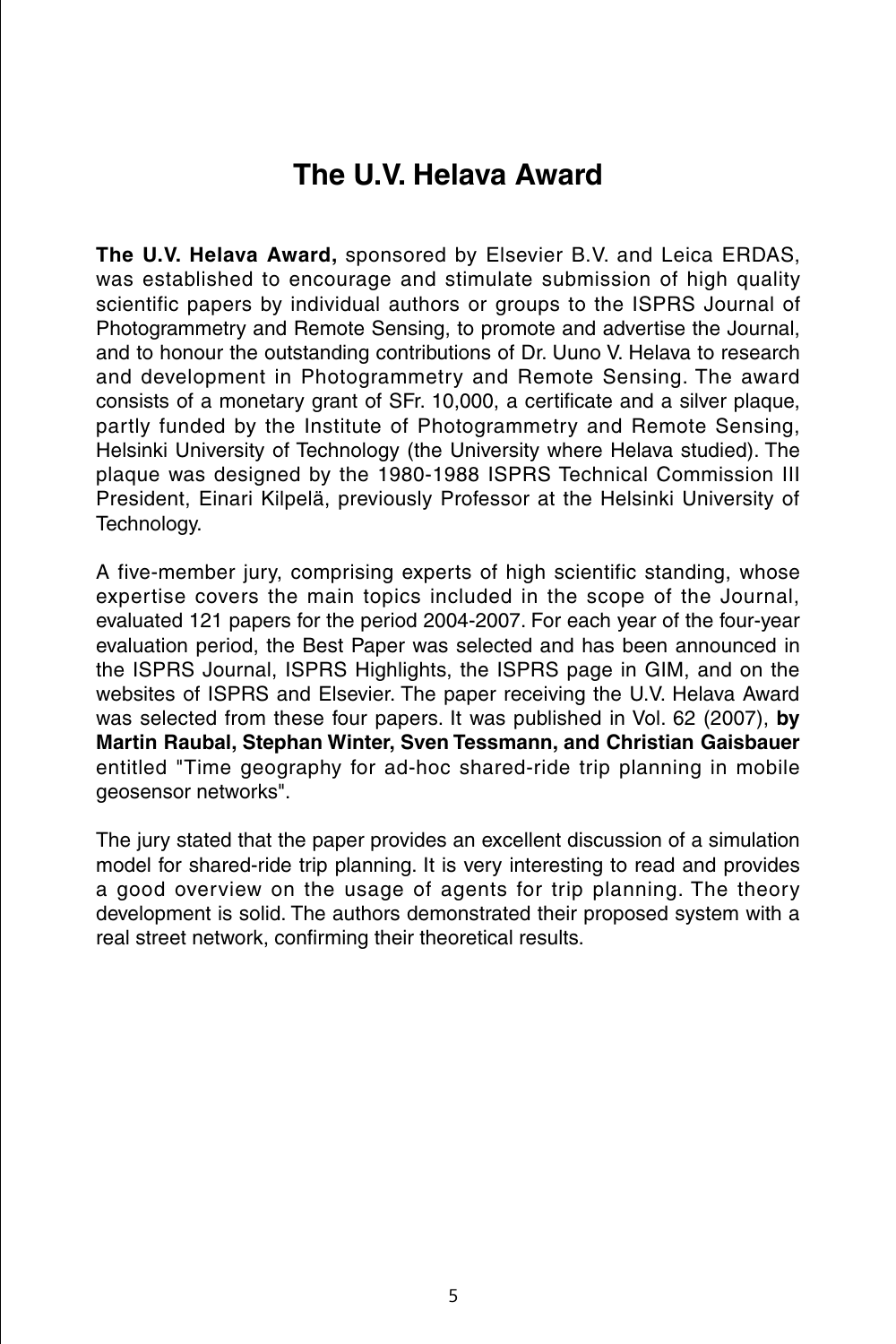## **The Wang Zhizhuo Award**

**The Wang Zhizhuo Award** is sponsored by the Chinese Society of Geodesy, Photogrammetry and Cartography (CSGPC) and consists of a certificate and a monetary grant (SFr. 2,500). It will be granted at each quadrennial ISPRS Congress to a person who has made significant achievement or innovation in the spatial information sciences. The winner of the Award is Christopher M. Gold (United Kingdom). It will be awarded for the first time at the 21st ISPRS Congress in Beijing.

**Professor Christopher Gold** has been active for over 30 years in the development of spatial data structures, spatial models of perception and adjacency, Geo-informatics applications, and algorithms. He has approximately 200 publications and presentations in many fields – Geographic Information Science (GIS), Computer Science, Geology, Forestry and others and has collaborated with many researchers in Europe, North America and Asia. He is known in the Geo-informatics community for his work on spatial data structures, Voronoi diagrams, dynamic mapping and 3D modelling. He is known within the Computational Geometry community for his work on GIS applications. He has been active in Mathematics conferences, in Geology and Engineering workshops, and in Forestry. He has made presentations or organized workshops in Canada, USA, Europe and China and has received a variety of honours from Canadian and Asian associations,.

From September 2004 to August 2007, Professor Gold held the post of "EU Marie Curie Chair in GIS" with the GIS Research Group at the University of Glamorgan, UK. These professorial appointments are a mechanism to highlight personal achievements of world-class researchers by offering them top-level appointments in Europe, to support career development and international recognition. His chair duties included organizing European and international conferences and workshops on spatial data visualization, and he travelled extensively giving seminars and workshops. His 30 years of research and many publications have been devoted to the development of appropriate spatial models for various aspects of GIS, and his work in promoting Voronoi diagrams as a fundamental tool for spatial analysis has been widely recognised and used.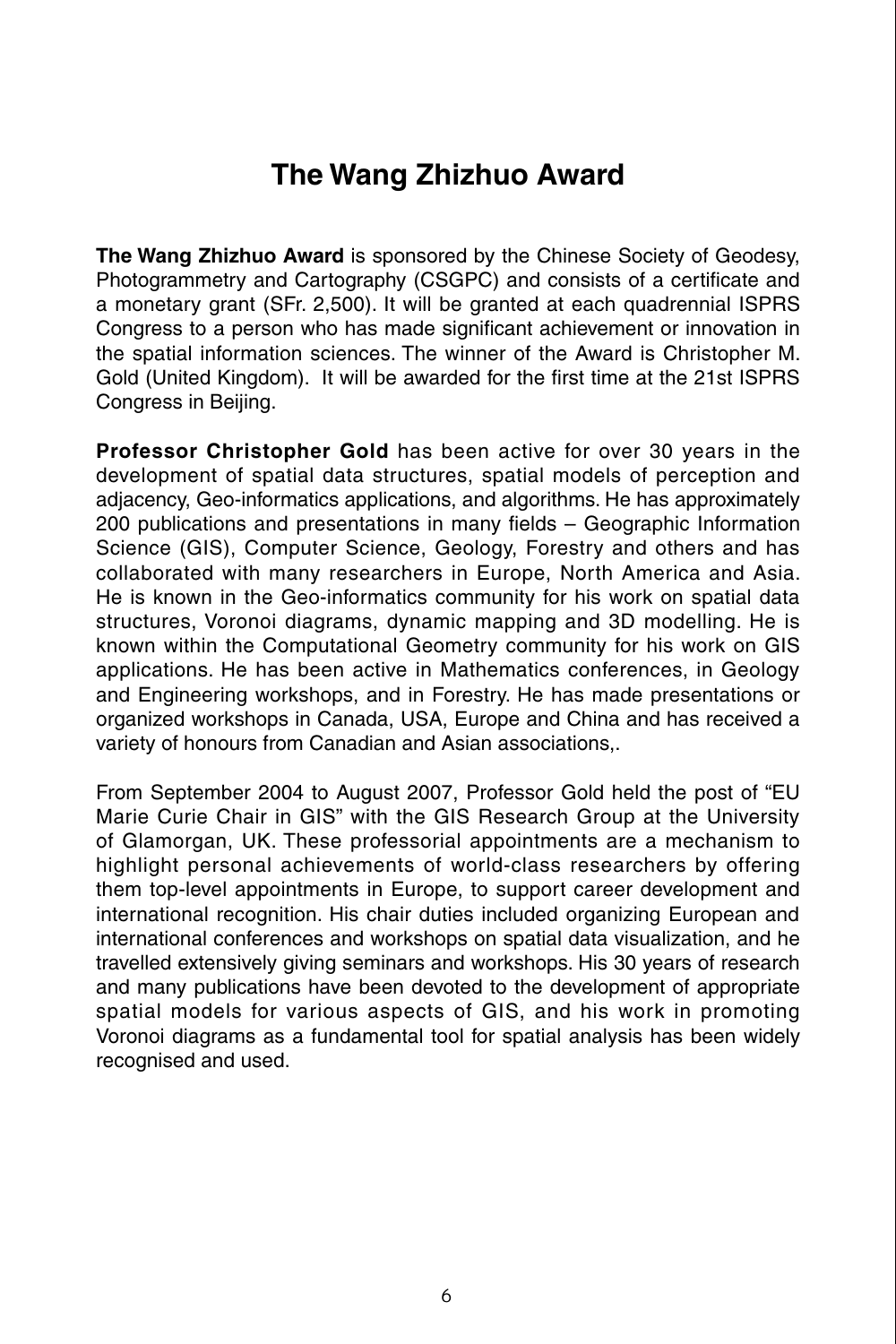## **ISPRS Honorary Member**

An individual is elected as a Honorary Member in recognition of distinguished services to the ISPRS and its aims. Honorary Members shall be nominated by a committee, chaired by the most recent Honorary Member and composed of members from the current and three previous Councils, and elected by the Congress. There may not be more than ten living Honorary Members of the Society at any given time. The Committee has nominated John Trinder (Australia) and Armin Grün (Switzerland) for election as Honorary Members of ISPRS.

**Professor John Trinder** has played a major role in the scientific and administrative activities of ISPRS over a period of more than 30 years. From as early as 1972, John became involved in ISPRS WG activities through Working Group VI/1 on Education and Research in the Oceania region and subsequently in 1976-1980 as a member of WGI/1. He became President of Commission I - Primary Data Acquisition from 1980-1984, Second Vice President from 1984-1988, Chair of the Financial Commission 1991-1992 and from 1992, he has taken leading roles in the administration of ISPRS as Treasurer, Secretary General, President and finally as First Vice President. He has served ISPRS as Commission President and in various Council positions for a total of 24 years.

During his period as President John Trinder led the revision of the structure of the Technical Commissions and their terms of reference, including introducing an eighth Commission, the first time the number of Commissions had been changed in ISPRS for 52 years. He also registered ISPRS as a not-for-profit corporation in Maryland USA, thus formalizing the legal status of the Society.

John Trinder has won a number of awards including the Grand Trophy of Talbert Abrams Award of American Society for Photogrammetry and Remote Sensing on two occasions, the James Kirkwood Curdie Prize awarded by the Institution of Surveyors, NSW Division (Australia), "For His Forward Looking Approach to the Future of Our Profession" in 1998 and the Eminent Persons Award from the Spatial Sciences Institute of Australia in 2004.

**Professor Armin Grün** has been recognised for his scientific work with the award of the Brock Gold Medal (see page 3). He is awarded Honorary Membership for his scientific leadership over many years, contributing to the aims of ISPRS and for his work on ISPRS Working Groups, Commissions,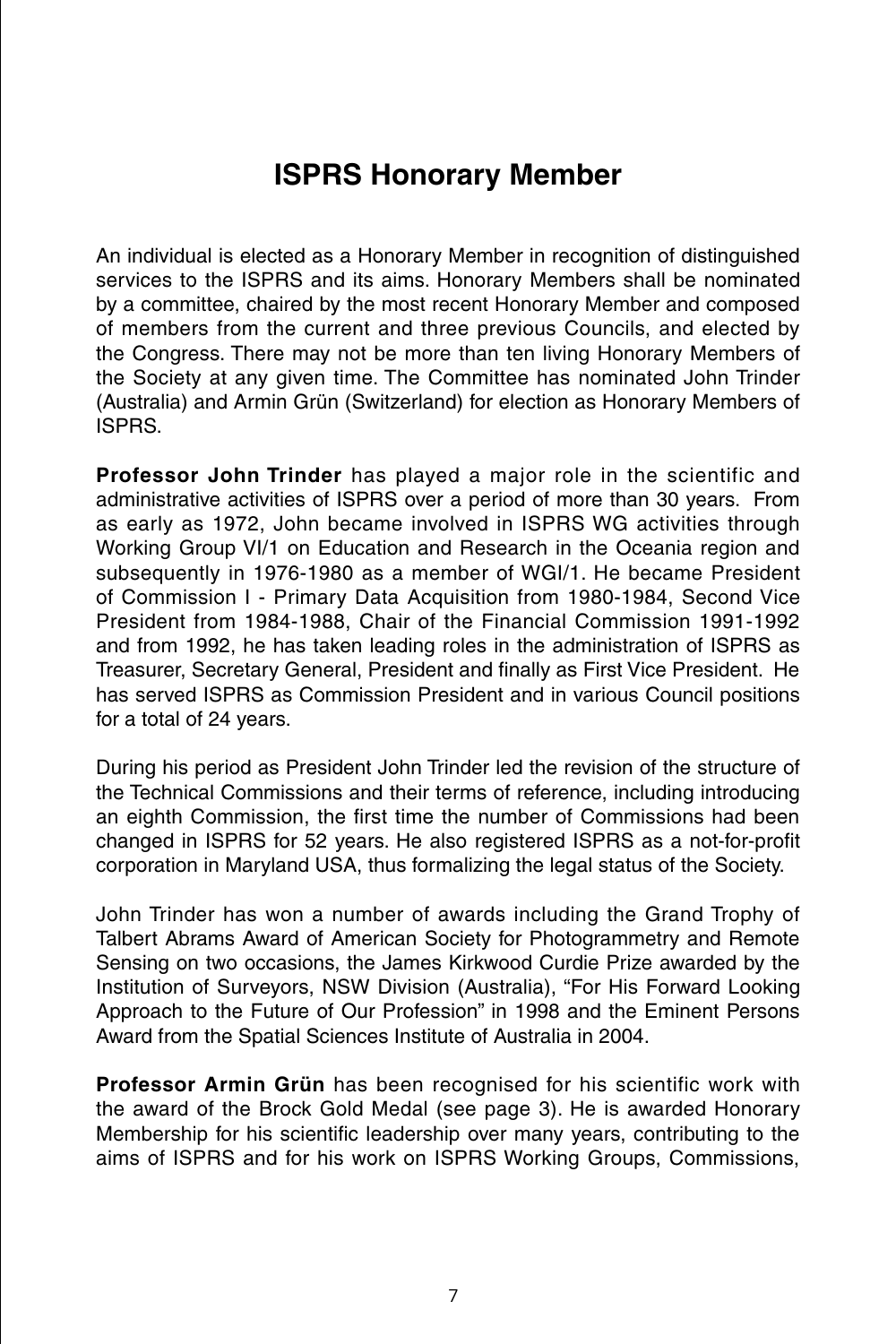Council and Committees over a period of 24 years. Armin served on a number of national and international scientific organisations. His major appointments were President of Commission V during 1988-1992, 2nd Vice President during 1992-1996, Chair of the Financial Committee during 1996-2000, and Chair of the International Scientific Advisory Committee since 2000.

His world-wide reputation earned him a number of very prestigious awards, including the Otto-von-Gruber Award (ISPRS, 1980), the Talbert Abrams Grand Trophy (ASPRS, 1985 and 1996), the Fairchild Award (ASPRS, 1995) and the U.V. Helava Award (ISPRS, 2000). He is an Honorary Member, Japanese Society for Photogrammetry and Remote Sensing, a Corresponding Member, German Geodetic Commission (DGK), and an Honorary Professor of Wuhan University and of Yunnan Normal University in Kunming.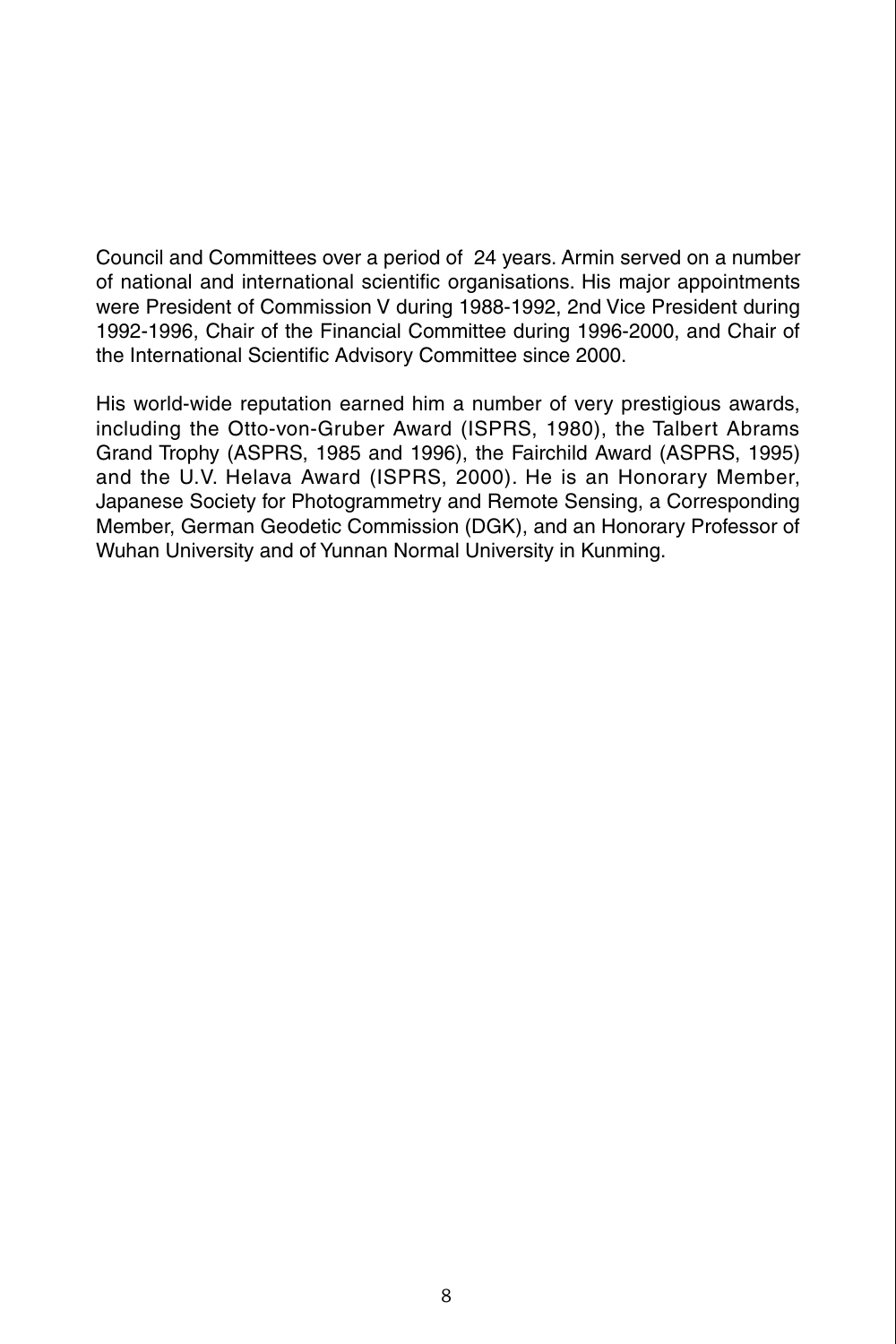## **The Gino Cassinis Award**

**The Gino Cassinis Award** was established by the Italian Society for Surveying and Photogrammetry (SIFET) in honour of Professor Gino Cassinis, who was a teacher of Applied Mathematics, Geodesy and Photogrammetry at the University of Pisa and at the Technical University (TU) of Milan, Italy. It consists of a certificate and SFr. 2,500. The recipient shall be a person who has significantly enhanced the mathematical and statistical foundations of the photogrammetry, remote sensing or spatial information sciences in the 4 years preceding the Congress. The winner of the award is Zhilin Li (China).

**Dr. Zhilin Li** is Professor in the Department of Land Surveying and Geo-Informatics, The Hong Kong Polytechnic University. He has recently authored a book titled "Algorithmic Foundation of Multi-scale Spatial Representation", published in 2007 by CRC Press (Taylor & Francis Group). This book lays down an excellent mathematical/algorithmic foundation for multi-scale representation and digital map generalization.

Whilst previous classic textbooks appear not to provide a sufficient number of operations (or transformation models) for multi-scale representation, Li (2007) carried out a systematic study and has differentiated six groups with a total of 39 operations. These six groups are: individual point features; a set of point features; individual line features; a set of line features; individual area features; and a set of area features. After the appropriate operations have been identified, Li has made at least one generalization algorithm available for each of them. All algorithms for these operations together form a mathematical foundation for digital map generalization. The algorithms can be stored as subroutines and can be employed whenever there is a need. This provides a set of "graphical transformations" in some sense equivalent to a library of map projections. This is a significant contribution to the field, and worthy of acknowledgement.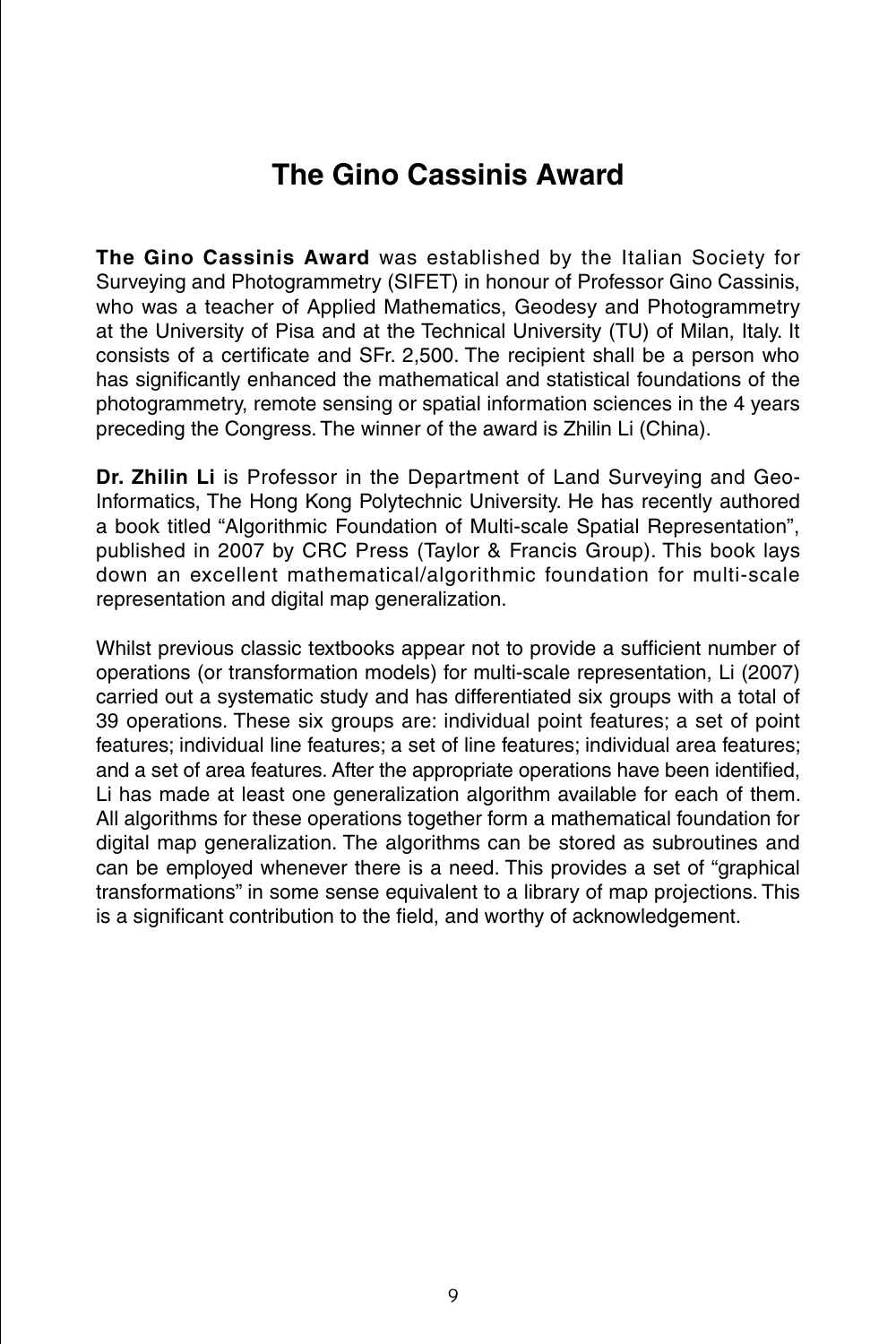## **The Eduard Dolezal Award**

**The Eduard Dolezal Award** is donated by the Austrian Society for Surveying and Geoinformation to assist individuals or representatives of institutions from developing or reform countries to participate in the ISPRS Congress. The winner is Nguyen Dinh Duong (Vietnam).

**Dr. Nguyen Dinh Duong** is Director of the Department of Environmental Information Study and Analysis in the Institute of Geography, Vietnamese Academy of Science and Technology. Dr. Duong has been very active in developing remote sensing methodologies not only in Vietnam but also in Asian region.

He developed the WinASEAN (Windows based Advanced System for Environmental Analysis with Remote Sensing Data) under financial support of NASDA (currently JAXA) and technical assistance of RESTEC Japan. The software has been used from 1993 to 2000 for hands-on training in the annual Regional Seminar: Earth Observation for Tropical Ecosystem Management organized by NASDA, RESTEC and UN ESCAP. The WinASAEN software is popular in remote sensing research and education in many countries in Asia. The WinASAEN has twice won the Silver Prize in CATCON organized by the ISPRS Commission VI in Vienna 1996 and Tokyo in 2006.

In 2005, Dr. Nguyen Dinh Duong was a key person in the successful organisation of the 26th Asian Conference on Remote Sensing (ACRS) held in Hanoi, Vietnam with more than 600 participants including many from overseas. He has been a local facilitator for Japan International Cooperation Agency (JICA) NET Distance Education on Remote Sensing and GIS since 2005. His contribution to this course for developing countries is highly appreciated by JICA.

Dr. Nguyen Dinh Duong is the leader of the National Project: Monitoring Oil Pollution in the Vietnamese and East Sea (2007-2010). He is the author of more than 100 papers about classification of land cover, natural resources management, and environmental monitoring published in national and international journals, ACRS proceedings and other publications.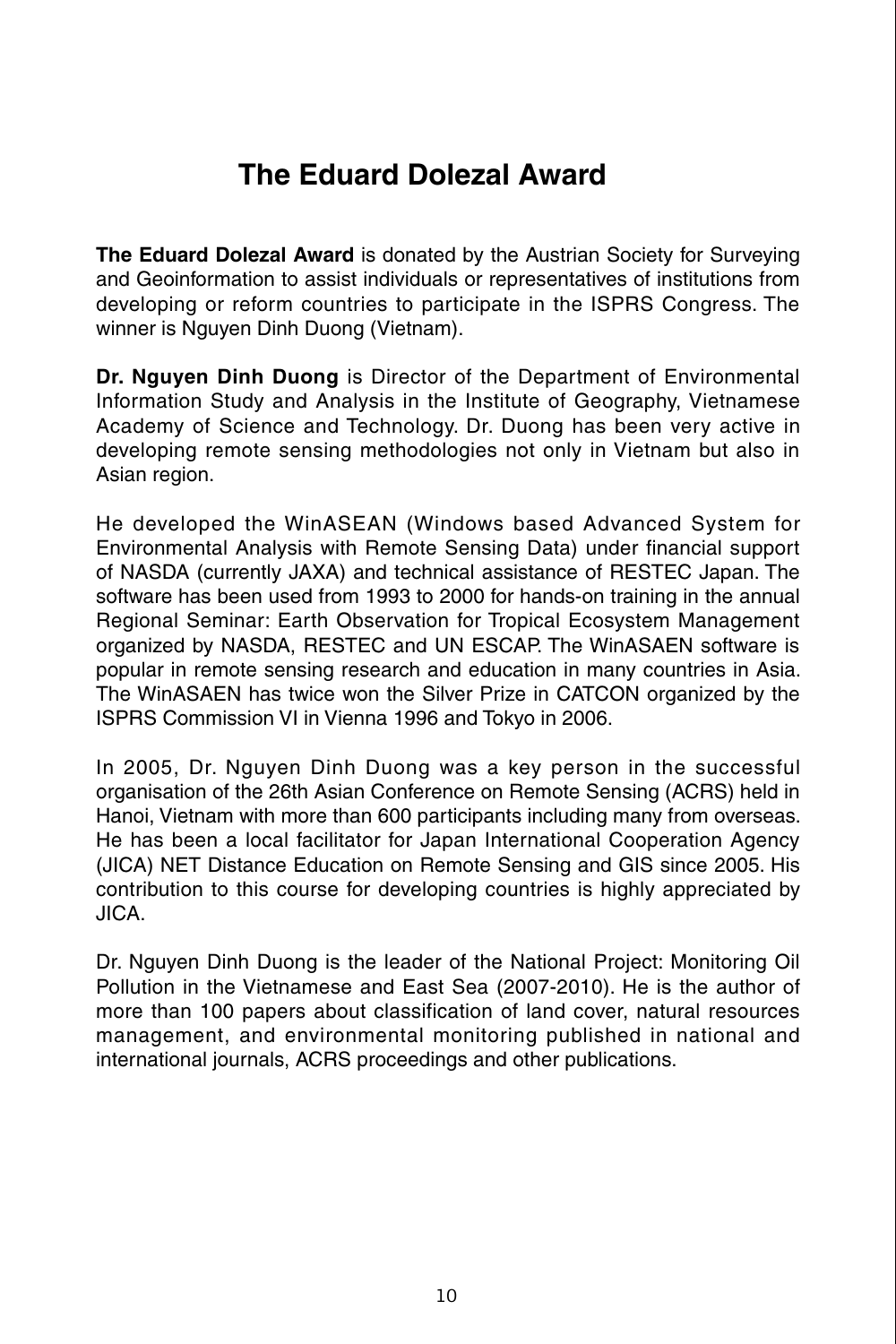## **The Schwidefsky Medal**

**The Schwidefsky Medal** is sponsored by Deutsche Gesellschaft für Photogrammetrie und Fernerkundung (DGPF), in memory of Professor Dr. rer. techn. Dr.-Ing.e.h. Kurt Schwidefsky, Honorary Member of the ISPRS. The Award is in the form of a medal made of porcelain. The recipients shall be persons who have made significant contributions to photogrammetry and remote sensing, either through the medium of publication as author or editor, or in another form. The Schwidefsky Medal is awarded to Gerhard Kemper (Germany) and Klaus Szangolies (Germany).

**Dr. Gerhard Kemper** is a very active contributor to the outreach activities of ISPRS. Since 2001 he has assisted in many organisational activities as well as making scientific contributions. He assisted ISPRS to participate in the Intergeo exhibition 2002 in Frankfurt and in 2003 in Hamburg. He provided significant assistance in the preparations for the ISPRS 20th Congress in Istanbul, 2004, helping with the layout of flyers and preparation of several short video-animations for attracting potential guests to the Congress. He also made a major contribution in preparing the video shown at the Opening Ceremony at the ISPRS Congress. After the Congress in Istanbul, 2004, Gerhard Kemper continued his work for ISPRS at the Intergeo exhibitions in Düsseldorf 2005, Munich 2006, and Leipzig 2007. He did much of the work on the production of the Video-DVD "ISPRS: Its Work and Organisation", in 2005, and the ISPRS Prospectus "Spatial solutions for the benefit of our society in a rapidly changing world" in 2006.

**Professor Klaus Szangolies** has worked as Editor-in-Chief for the German journal for photogrammetry, remote sensing and geoinformation (PFG) for more than 10 years. Within this period he has turned the journal into the most important journal in the German-speaking world in the areas of photogrammetry, remote sensing and geoinformation. He has implemented a double blind review system and he has personally supervised each individual article both in terms of editorial issues and technical content. He has also established a network of well known reviewers and authors that forms a competent and interdisciplinary basis for the future. There is no doubt that the PFG would not be regarded as a high level technical publication without the engagement of Klaus Szangolies.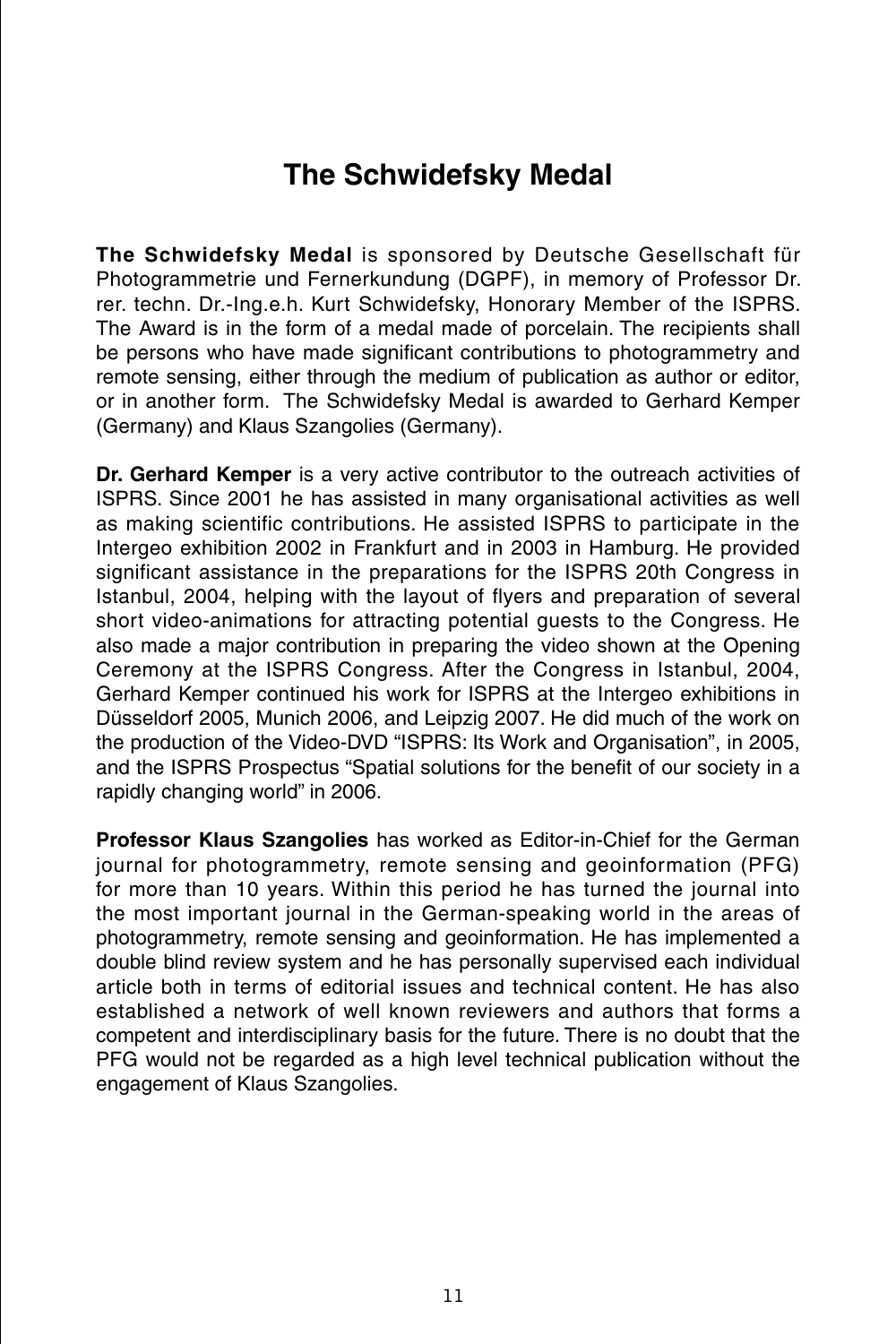## **The Willem Schermerhorn Award**

**The Willem Schermerhorn Award,** sponsored by Geo-Information Netherlands (GIN), has been awarded to Sisi Zlatanova (Netherlands) in recognition of her excellent performance as Chair of ISPRS working group IV/8: Spatial Data Integration for Emergency Services.

**Dr. Sisi Zlatanova** has organized three international symposiums on the theme Geoinformation for Disaster Management (Gi4DM), as an ISPRS activity. These were held in Delft, Netherlands; Goa, India and Toronto, Canada during March 2005, September 2006, and May 2007 respectively. The papers presented during the first and third Gi4DM have already been published as books "Geoinformation for Disaster Management" and "Geomatics Solutions for Disaster Management" by Springer. The papers from the 2nd Gi4DM are being prepared for publication. The fourth Gi4Dm has already been scheduled to be held in China during August 2008.

Sisi Zlatanova has also edited ISPRS Book Series No.6 "Geospatial Technology for Emergency Response". She had made important contributions to organizing ISPRS TC IV Symposium in 2006 and ISPRS 21st Congress in Beijing. Her activities related to integration of Geospatial data have significantly assisted the advancement of knowledge in this field and facilitated implementation of the Istanbul Congress resolutions.

Dr. Zlatanova is an Associate Professor at Delft University of Technology and holds a PhD degree in 3D GIS for urban modelling from Graz University of Technology.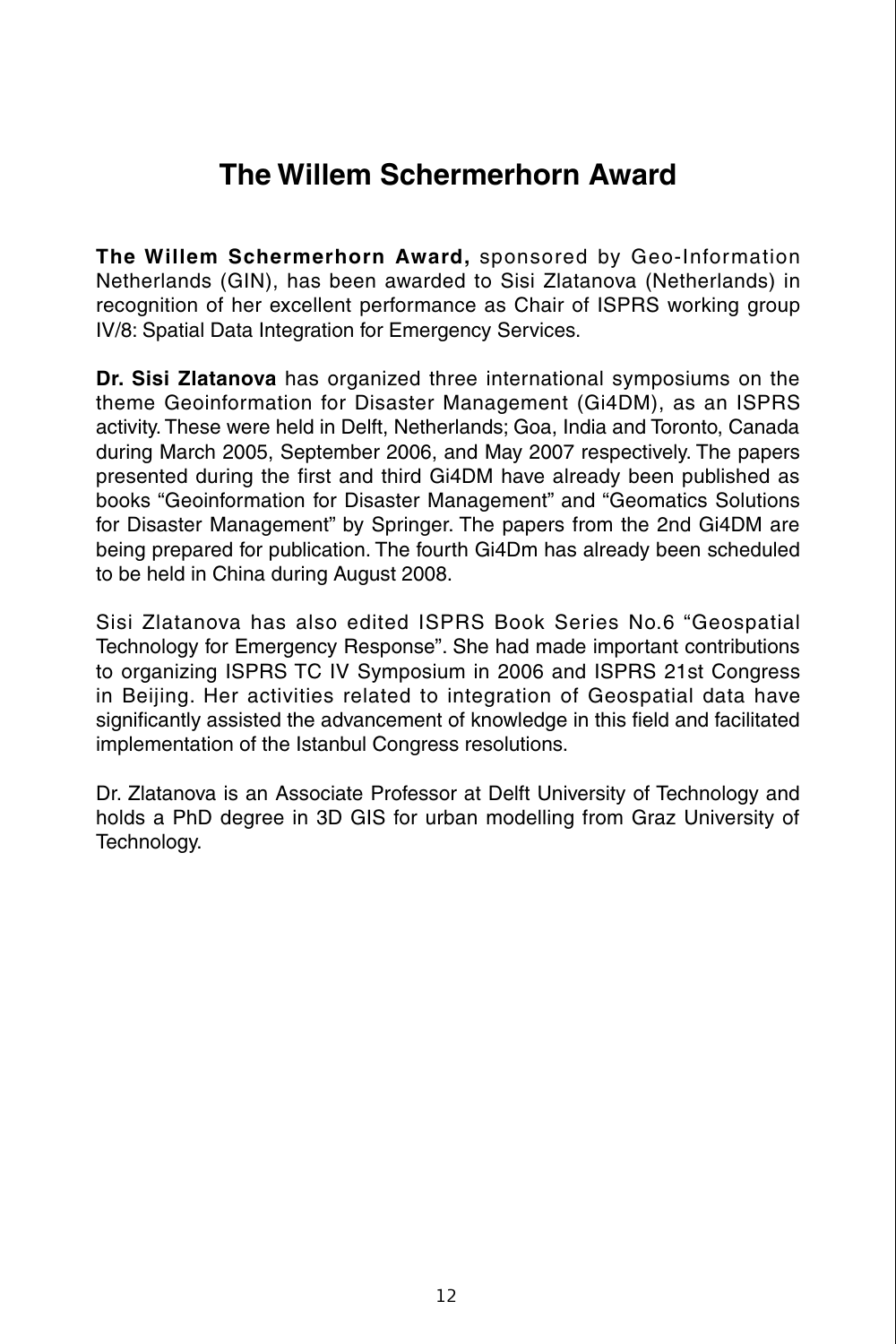## **The Samuel Gamble Award (CIG)**

**The Samuel Gamble Award** is sponsored by the Canadian Institute of Geomatics in honour of Dr. Samuel G. Gamble, former President of ISPRS, and Director of the 1972 Congress. A recipient of the award shall be a person who, like Dr. Gamble, has contributed significantly to the development, organization or professional activities of the photogrammetry, remote sensing and spatial information sciences, at the national or international level. The winners of the Award are Wilber K. Ottichilo (Kenya), Jide Kufoniyi (Nigeria) and Li Deren (China).

**Dr. Wilber Ottichilo** is the Director General of the Regional Centre for Mapping of Resources for Development (RCMRD), based in Nairobi, Kenya. He has over 20 years of working experience in natural resources assessment and management, environmental conservation, land use mapping and planning, environmental impact assessment, proposal development, monitoring and evaluation. RCMRD is a regional member of ISPRS and Dr. Ottichilo has been an active participant in ISPRS affairs in Africa and is a member of the AFREF Steering Committee, Chair of the Board of EIS Africa, a member of UNEDRA and of the UNECA GEO Committee of CODI.

**Dr. Jide Kufonivi** is Executive Director of the Regional Centre for Training in Aerospace Surveys (RECTAS), based in Ile-Ife, Nigeria since 2000. He has led the Centre to present courses in English and French and works closely with ITC in developing collaborative courses. He is Secretary General of the Africa Association of Remote Sensing of the Environment (AARSE), a member of the AFREF Steering Committee and is heavily involved in the UN Economic Commission for Africa. He is chair of ISPRS WG VII/7: Innovative Problem Solving Methodologies for Less Developed Countries and regional representative of the WG VI/3 – International Cooperation and Capacity Building. In Nigeria, he works within the Nigerian Institute of Surveyors as Chair of the Technical Committee and is Editor-in-Chief of the Journal of Surveying and Geoinformatics.

**Professor Li Deren** is an outstanding researcher, educator and activitist in photogrammetry, remote sensing and geo-information technology. His work has emphasised the importance of international collaboration. He has made a significant contribution to the scientific development and industrialization of geoinformation technology in China and to the education of surveying and mapping in general. Internationally he has served for the ISPRS for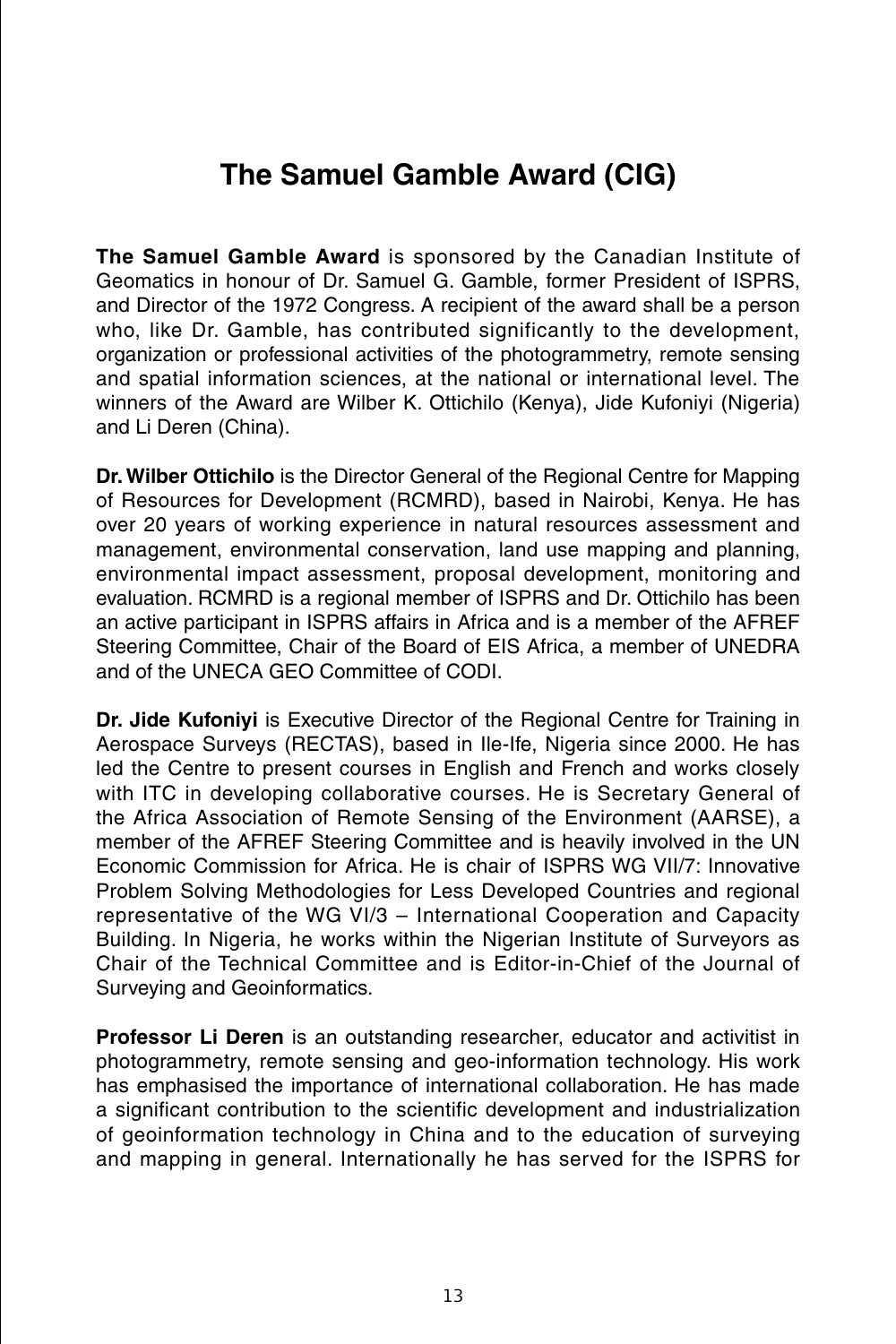eight years as the President of Commission III (Theory and Algorithms) and President of Commissions VI (Education). He was the President of Wuhan Technical University of Surveying and Mapping (WTUSM) and the President of Chinese Society of Geodesy, Photogrammetry and Cartography (CSGPC). He is currently the Chairman of the Academic Commission of the State Key Laboratory for Information Engineering in Surveying and Mapping and Remote Sensing (LIESMARS). He was also the Co-Chairman of CEOS (2003-2004). Dr. Li has paid much attention to international collaboration in the ISPRS fields. Since 1985, he has accumulatively invited a total of 50 experts to give lectures in Wuhan University (formerly WTUSM). The list includes presidents of ISPRS, presidents of IUGG, presidents of ICA, and many more. In respect to the international cooperation and the cooperation among universities, with assistance from Dr. Li Deren, Wuhan University has signed up cooperation agreements with more than ten universities from the United States, United Kingdom, Germany, France, Switzerland, Holland, Japan and Thailand.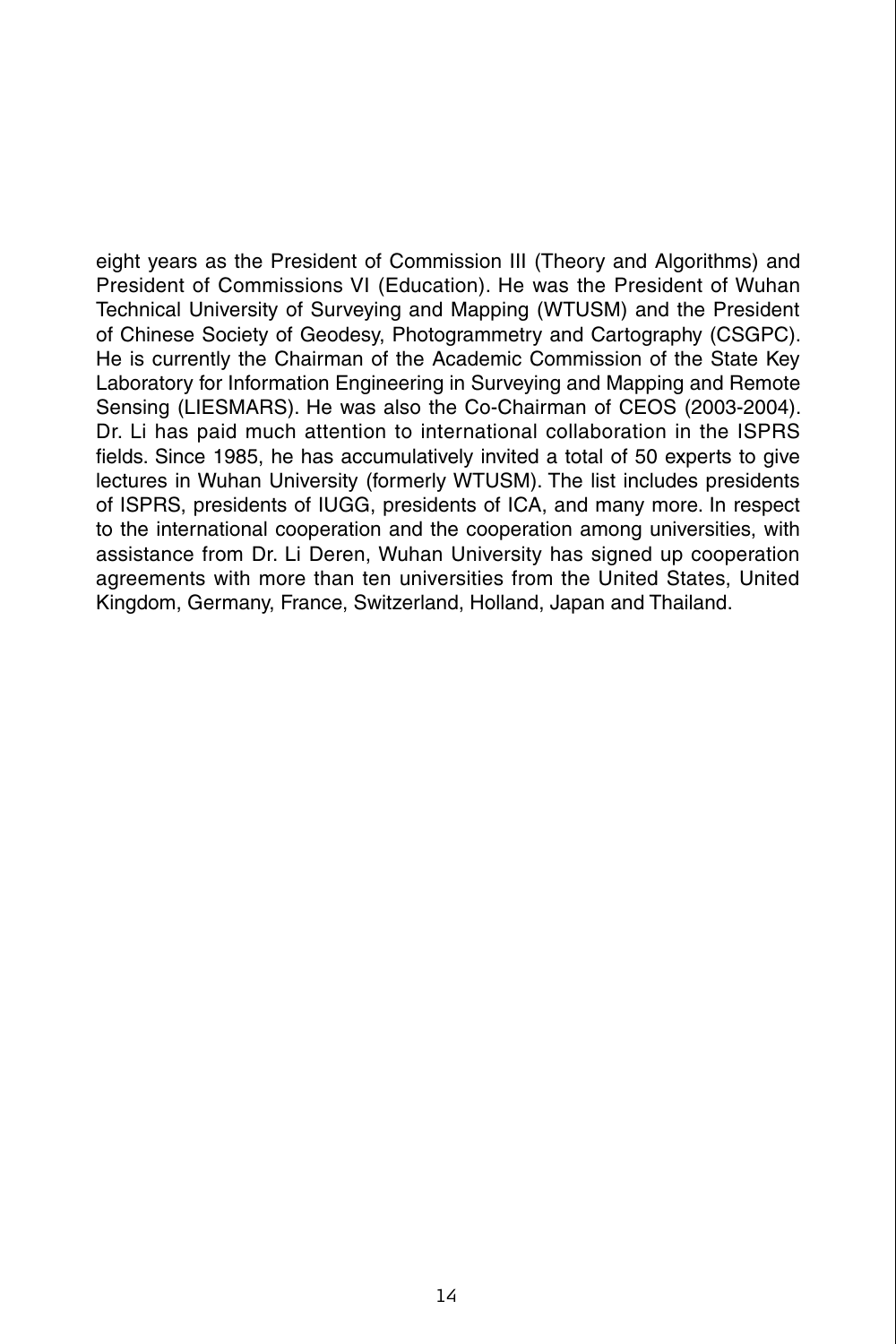## **President's Citation**

#### **Commission I**

**Karsten Jacobsen** for his contribution as chairman of WG I/5 "Geometric modelling of optical spaceborne sensors and DEM generation", particularly for organising meetings and reporting on working group activities.

#### **Commission II**

**Monika Sester** for the integrative role she has played between the spatial information sciences, photogrammetry and remote sensing in the four years of her term as chair of WG II/3 "Multiple representations of image and vector data".

#### **Commission III**

**Juha Hyyppa** for his active co-chairing of WG III/3 "Processing of point clouds from laser scanners and other sensors", including coordinating a test on the extraction of tree information, with EuroSDR, and the organisation of a very successful ISPRS workshop on Laser Scanning.

**Volker Roderhorst** for his work in WG III/2 in establishing an excellent benchmark data set for surface reconstruction with shape from X methods including the provision of data and initiating discussions on the methods and results.

#### **Commission IV**

**Christian Heipke** has contributed to the advancement of science as chair of WG IV/3, "Automated geo-spatial data acquisition and mapping". He has organised meetings and edited a theme issue of the ISPRS Journal on Digital Aerial Cameras.

#### **Commission V**

**Derek Lichti and Norbert Pfeiffer** as chairs of WG V/3 "Terrestrial Laserscanning"who have delivered an outstanding contribution to the work of ISPRS. Their working group has had a great impact on the discipline through their contribution to providing test data, organising meetings and contribution to international standards.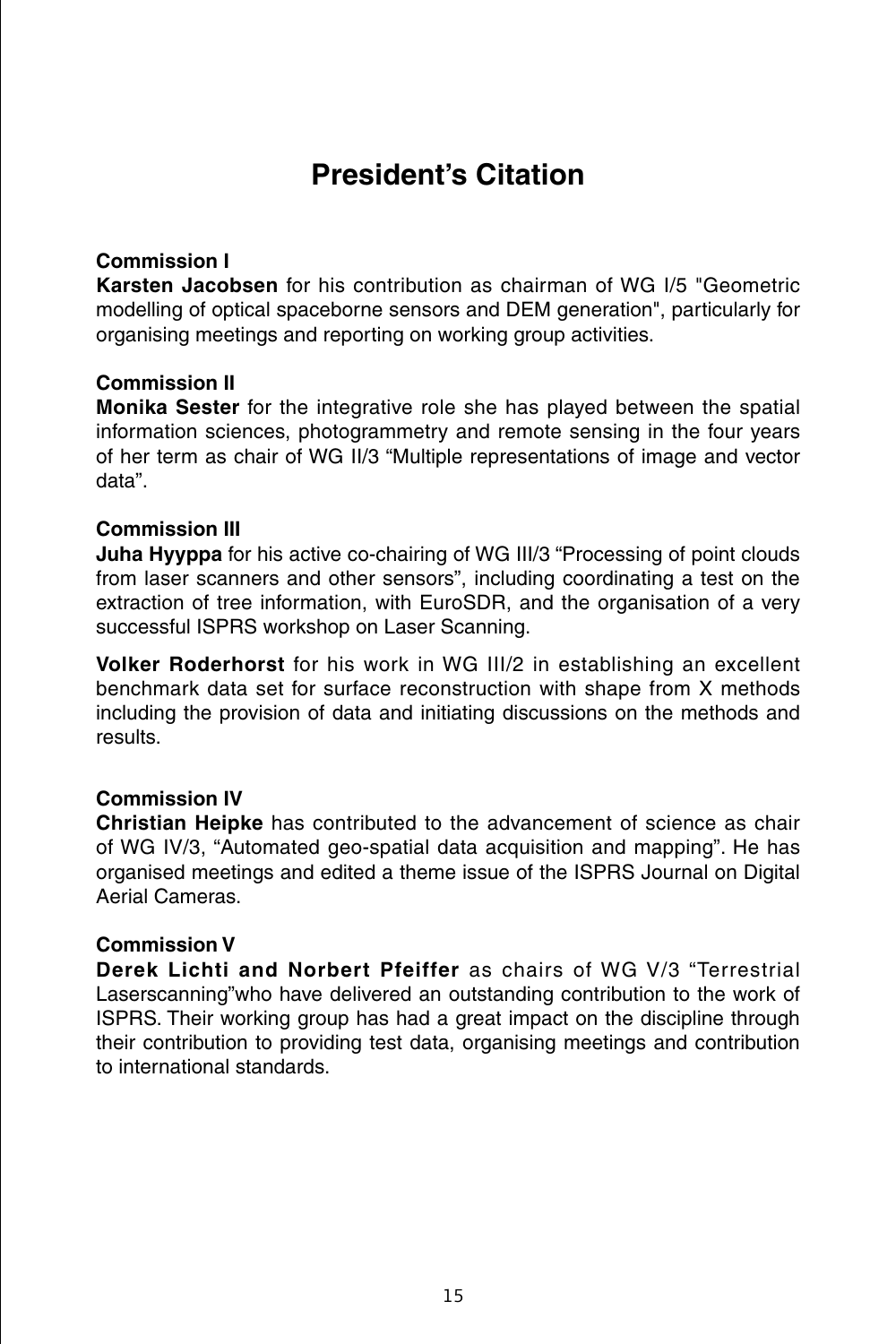#### **Commission VI**

**Mojca Fras** has chaired WG VI/5 "Promotion of the profession to students", and successfully organized the Second Summer School in Liubliana in 2007. She has also worked hard on activating the Student Consortium and contributed on the issue of Student Consortium Newsletter.

#### **Commission VII**

**Zhang Jixian** has Chaired WG VII/6 "Remote Sensing Data Fusion". He organized two large international meetings in 2005 and 2007, with support from others such as **IFFF** 

#### **Commission VIII**

**Piero Boccardo** has fulfilled his duties as the Chair of WG VIII/2 "Hazards, disasters and public health" in an admirable fashion showing dedication and initiative.

**Amelia Budge,** who, as Co-chair of WG VIII/2, acted as a de-facto WG Chair for Public Health, worked in an energetic, diligent and creative way.